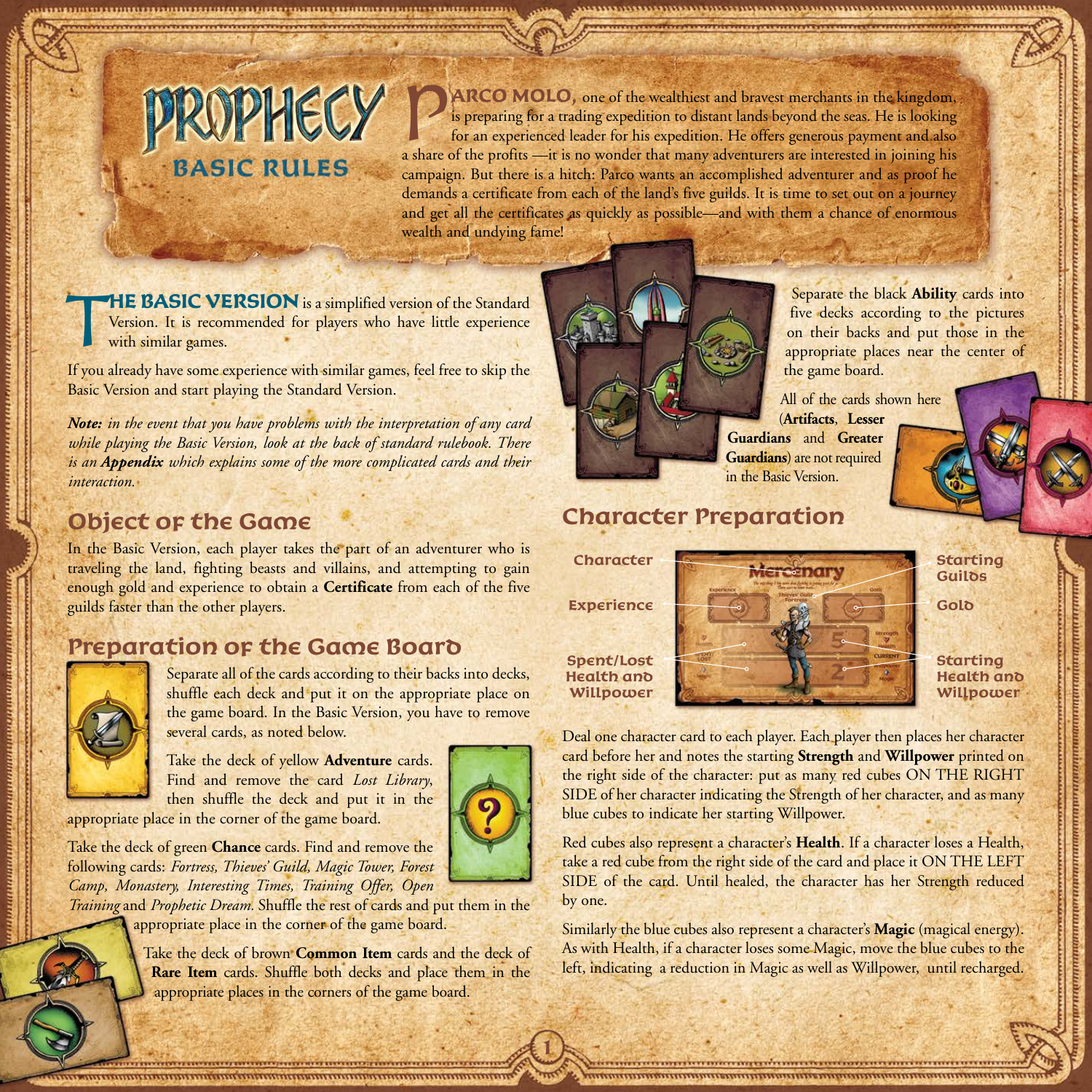# **The Game Board**

**The Guilds** *(The Fortress, Thieves' Guild, Magic Tower, Forest Camp, Monastery)*—in the Basic Version, a character may buy a Certificate and repair damaged Items here.

**The City, Village** Here you may sell Items and also buy them (if any such card is lying here). You may repair your damaged Items here, too.

**Mountains, Forest, Plains** Adventure cards appear here during the course of the game (Creatures and Opportunities).



**Astral Planes** These are not used in the Basic Version.

**Ports, Magic Gates** You may use these for faster movement.

**Special Icons** Some spaces offer special Possibilities which are depicted by icons. This is explained later.

**Card Decks** Shuffled decks are placed face-down in these places according to the symbols on the card backs (discarded cards are placed face-up on the dark rectangle next to it).

In addition, each player takes three small yellow tokens (worth 1 each) representing **Gold**, and three small green tokens (worth 1 each) representing **Experience**. Then each player finds the playing piece of her character, inserts it in the stand and places it on the game board in the space of the **guild** which is stated first on her character card. The remaining cubes and tokens should be placed in a reachable place to form a bank.

Now everyone rolls the dice. Whoever rolls the highest begins.

# **One Round of the Game**

When it is your turn to play, first draw a **Chance** card, read it and follow its text. You may then move your character. You then have to fight **Creatures** residing in the space or you may use **Possibilities** which the space offers. Then the player to your left takes her round.

# **Drawing a Chance Card**

Reveal the top green card. One of following cards appears:

**Mountains, Forest, Plains** – take one yellow Adventure card and place it face-up (without looking at it) in all empty spaces of the appropriate terrain.

**City Merchant, Tradesman** – if there are any Item cards in the respective space, first discard them, then draw the appropriate number of Item cards from the appropriate deck and place them there, face-up.

**Refreshing Wind, Kindly Wind, Magical Breeze** – all players may heal lost Health or recharge lost Magic, i.e. move the appropriate number of cubes from the LEFT to the RIGHT side of their character cards.

**Good Times** – all players may take an appropriate amount of Gold. Large yellow tokens count as five Gold.

**Charity** – this is a combination of the previous four cards: it heals lost Health, recharges Magic and gives Gold, but only to the player that has the least at the time. If several players are tied for the least, all of them profit from Charity.

**Peaceful Times** – this gives the player who drew it an additional turn. The additional turn is almost a whole new round, but no Chance card is drawn.

# **Moving Your Character**

You may move your character one space to the left or right. You may move two spaces instead if you wish, but pay 1 Gold for **renting a horse** (discard one small yellow token to the bank). Another option is to **use a boat**: if you stand on a space with a **Port** (a blue anchor) and pay 1 Gold, you may move along the dashed line to an adjacent Port on the left or right. The last option is to **use a Magic Gate**: if you are standing in a space with a **Magic Gate** and pay 2 Gold, you may move to any other space with a Magic Gate. You may use only one of those options – either move on foot, rent a horse, rent a boat or use a Magic Gate. You may also decide to not move at all and stay in the current space.

### **Adventure Cards**

**2**

There are two types of **Adventure** cards in the game: **Creatures** and **Opportunities**. You are always affected by the Adventure cards located in the space where you end your movement. You are never affected by the Adventure cards located in the space where you start your movement (the *Giant Spider* is an exception), nor by Adventure cards located in spaces you move through, e.g. while riding a horse. If you want to encounter the card located in the space where you start your movement, you must not move at all. It is not possible to encounter the card first and then move away.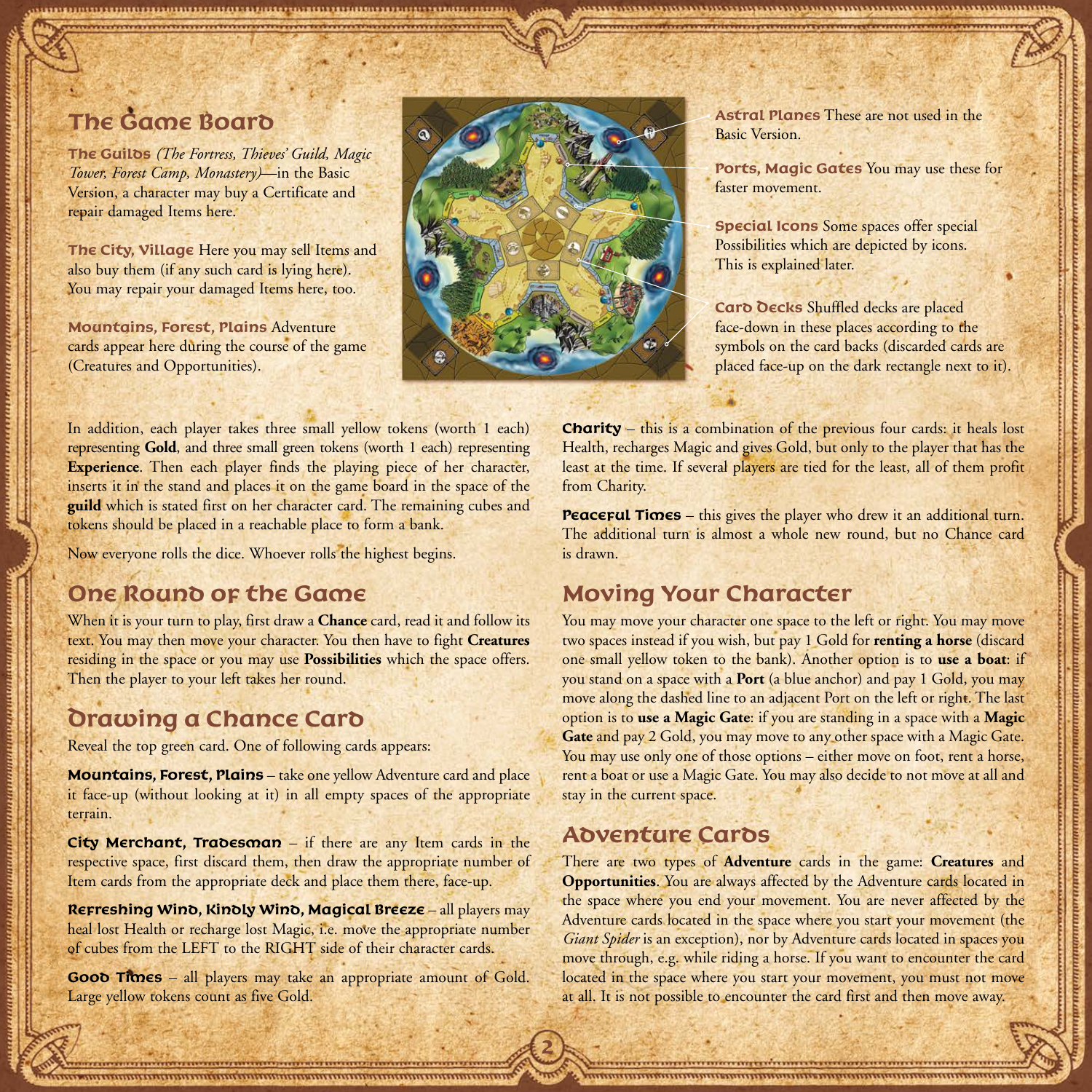#### **Opportunities**

If you encounter an **Opportunity**, decide if you wish to use it or not. If you decide to use it, simply follow the text of the card. Used Opportunities are discarded, unused ones stay face-up in the space.

#### **Creatures**

If you encounter a **Creature** you must battle it (unlike using an Opportunity, fighting a Creature is mandatory). There are three possible outcomes to a battle.

**If you defeat the Creature,** discard it and get Experience: take as many small green tokens as stated on the Creature card in the upper right corner of the card. If there is a  $\bullet$  followed by text, you also get this treasure.

If the battle is a draw, you receive nothing, but you also lose nothing.

**If you lose to the Creature,** then you usually lose one Health – move one red cube from the right side of the character card to the left. Some nasty Creatures do something worse to you instead: if there is a **@** followed by text, you must follow this text.

When you draw or lose, the Creature stays face-up in the space (no further cards may be placed here until someone defeats the Creature).

### **Rules of Combat**

You may engage Creatures in two types of battles: **Battles of Strength** and **Battles of Wills**.

#### **Battle of Strength**

If the Creature only has Strength, you must fight a **Battle of Strength**. The Strength of the Creature is stated on its card; your Strength is equal to the number of red cubes on the right side of your character card. You may also have a weapon or another helpful Item, which grants a bonus in a Battle of Strength.

Roll both dice at once. The lighter die is yours and the darker one is the Creature's. Add your Strength (and bonuses) to the number rolled on the lighter die. Add the Creature's Strength to the number rolled on the darker die. Whoever has the higher total wins. In case of a tie the battle ends in a draw.

#### **Battle of Wills**

If the Creature only has Willpower, it forces you to fight a **Battle of Wills**. A Battle of Wills is identical to a Battle of Strength, just use your current Willpower instead of Strength (the number of blue cubes on the right side of your character card). Some weapons and Items may grant bonuses.

### **Optional Battles**

Should the Creature have Strength stated first, then Willpower, it attacks you with Strength, but is also capable of fighting with Willpower. You have two options: You may accept a Battle of Strength or you may decide to initiate a Battle of Wills, costing you two Magic (move two blue cubes from the right to the left side of the character card). Note that by initiating a Battle of Wills you actually weaken yourself before the fight.

#### **Special Battles**

Creatures, which have Willpower first then Strength, e.g. the *Vampire* or *Skeletal Wizard*, and also some other Creatures, e.g. the *Ghostly Spirits* or *Escaped Murderer,* follow some special combat rules.

Such rules are stated on the card and are denoted by an exclamation point or a question mark. Rules denoted by an exclamation point  $\bullet$  are mandatory. If a rule is denoted by a question mark  $\bullet$ , it is optional, e.g. *Escaped Murderer*.

#### **Creatures with Three Lives**

Some Creatures have **three lives**. This means that to defeat such a Creature you have to roll the dice three times in a row and to win all three rolls. If you lose or draw any one of those rolls, stop rolling – you have lost (or drawn) the whole battle. In the next battle the Creature has three lives again, even if you have previously won one or two rolls of the dice.

Note that all three rolls are done in a single battle, so if you decide to initiate a Battle of Wills, you only have to pay once before the first roll of the dice.

#### **Weapons and Items**

**3**

You have to state explicitly which weapons and other Items your character uses. A character may use only one weapon during a battle. If the weapon is one-handed, she may use a shield or another non-weapon Item, e.g. a wand, at the same time. She may also use only one piece of headwear. However, she may use any number of Items that are not handheld or headwear.

Some weapons may be thrown to add a bonus to a single die roll in a Battle of Strength. They then usually become damaged—turn the weapon facedown; you may not use it or sell it until you repair it in a civilization space (see **Special Spaces** below).

### **What Good May Happen to a Character**

By defeating a Creature or using an Opportunity a character may gain various benefits, as stated on the respective card. She might be healed: return the red cubes from the left side to the right side of the character card (if any red cubes are on the left). Her Magic might be recharged (return blue cubes to the right side of the character card). She might earn some Gold or Experience – the amount of Experience gained when defeating a Creature is stated in the upper right corner of the card. She might find a Common or Rare Item: in this case draw the top card from the deck of Common (brown) or Rare (gold) Items. And finally, she might permanently